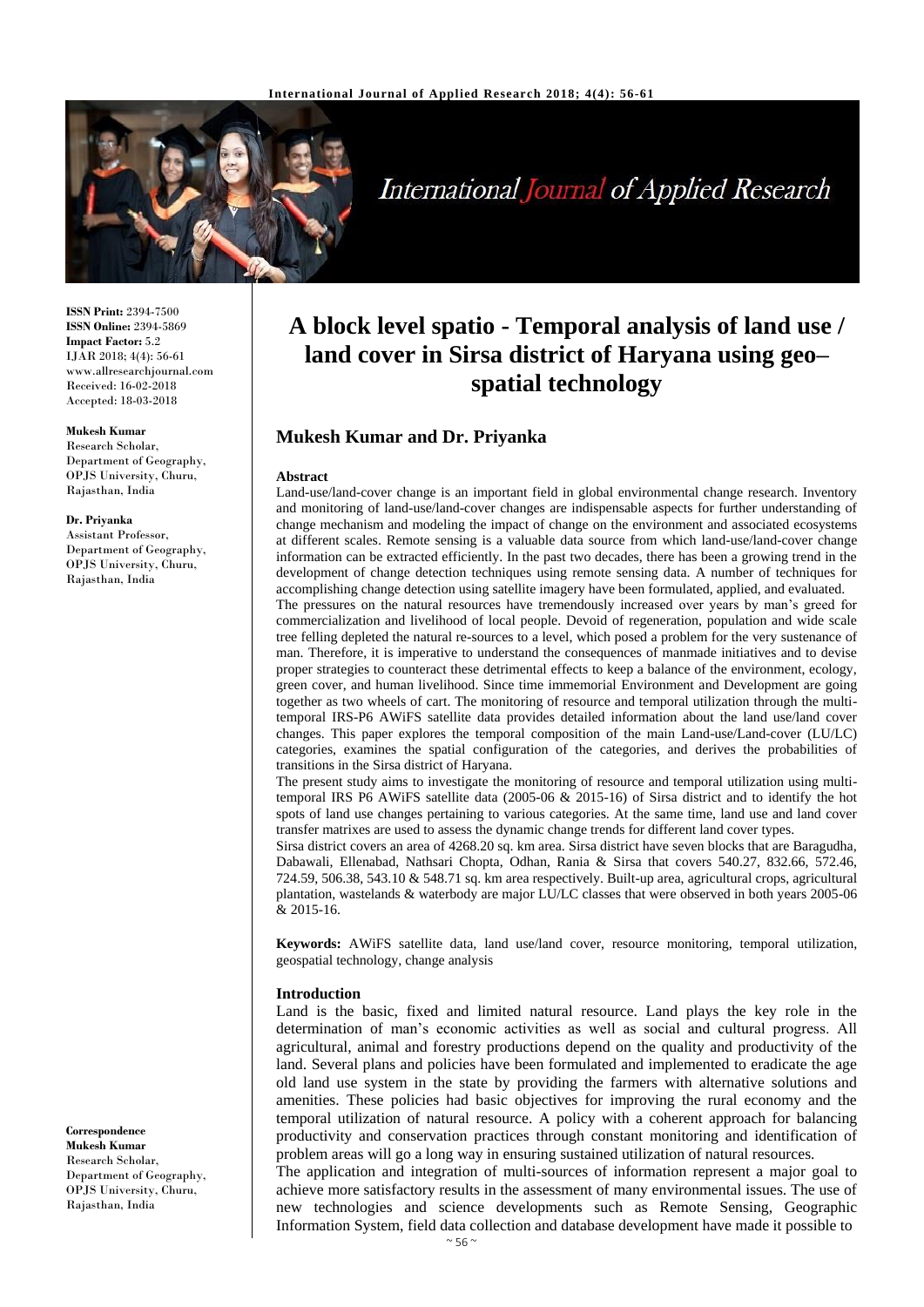approach the study of land use land cover and its impact from a multi-disciplinary perspective. Remote Sensing, currently offers an important tool to the synoptic and timely evaluation of natural resources over large areas. Geographic Information System (GIS) has emerged as a powerful tool for handling spatial and non-spatial geo-referenced data for preparation and visualization of input and output, and for interaction with models. Further, various information layers pertaining to the socio-economic can be analyzed and presented in the form which ultimately assists in evolving judicious management and conservation strategies. The present study aims to analysis the spatial analysis and temporal composition under different LU/LC categories during the period 2005-06 to 2015-16.

## **Study Area**

The Sirsa district lies in the extreme west corner of Haryana State. It is bordered by, the districts of Faridkot and Bhatinda of Punjab state in the north and north-east, Ganganagar and Hanumangarh districts of Rajasthan state in

the west and south, and Fatehabad district of Haryana in the east. Thus, it touches the interstate boundaries on three sides and is connected with its own state only on the eastern side. The district is stretched between 29º14' to 30ºN latitudes and 74º29' to 75º18'E longitudes covering an area of 4268.17 Sq. kms. The district comprises of four tehsils namely Dabwali, Sirsa, Rania and Ellenabad and seven blocks i.e. Dabwaii, Baragudha, Ellenabad, Rania, Sirsa, Odhan and Nathusari chopta (Statistical Abstract of Haryana, 1998-99). The location of the district in the state is shown in Figure-1.

#### **Objectives**

Therefore, the present study is being undertaken with the following objectives:

- 1. To evaluate spatio-temporal appraisal of different land use/ land cover categories during 2005-06 to 2015-16.
- 2. To identify the causes & mechanism of changes between different land use/ land cover categories.





## **Material & Methodology Satellite Data**

Mainly Indian Remote Sensing Satellite-AWiFS satellite data of both rabi and kharif seasons was used for the present study. This satellite data for both seasons & years (2005 & 2015-16) downloaded from BHUVAN Website and used to prepare thematic layer. The remote sensing satellites, sensors and acquisition dates of the data used during the analysis are given in the Table-1 below.

**Table 1:** Satellite Data Used during 2005-06 and 2015-16

| Sr. No. | <b>Satellite</b>             | <b>Sensor</b> | Date of acquisition $(2005-06 \& 2015-16)$ |
|---------|------------------------------|---------------|--------------------------------------------|
|         | IRS-P6 (Resourcesat)   AWiFS |               | March 2005 & October 2005                  |
|         | IRS-P6 (Resourcesat)   AWIFS |               | March $2016 \&$ November 2015              |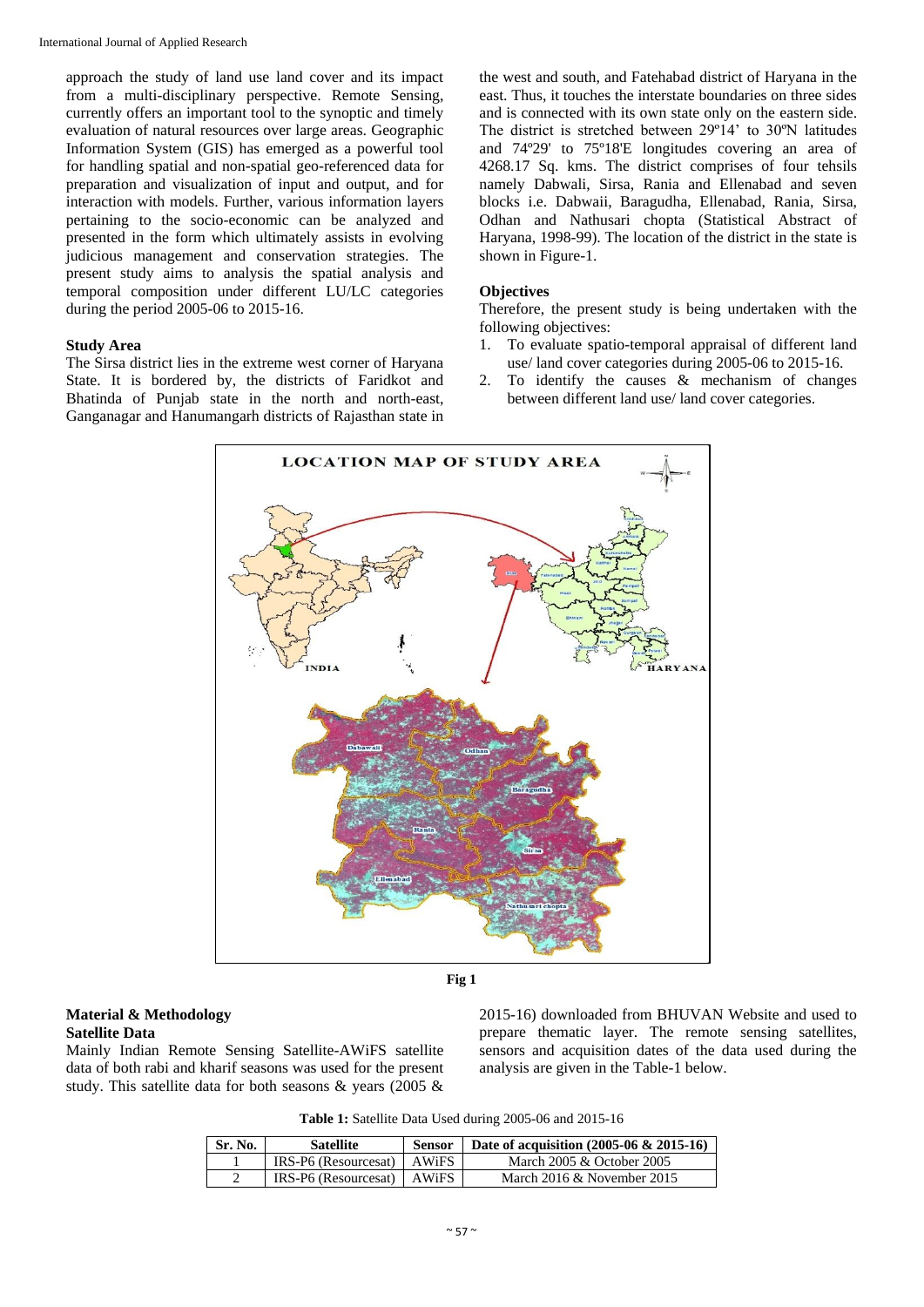## **Software Used**

ERDAS IMAGINE 9.3, ARC GIS Desktop 9.3, Microsoft Office 2007.

## **Scale**

The present change mapping was prepared on 1:50,000 scale to monitor land use / land cover change during the year 2005-06 to 2015-16.

## **Ground Truth**

All doubtful areas are checked by field verification. Land use /land cover classification methodology for study area is presented in figure-2 and Table-2.

#### **Results and Discussion**

Change analysis of Land use / land Cover of 7 blocks of Sirsa district was carried out using AWiFS satellite data for

the years  $2005-06 \& 2015-116$ . All these blocks cover an area of 4268.17 sq. km. These blocks were evaluated based on the changes in the areal extent of their land use/ land cover categories between the years 2005-06 and 2015-116. The category wise description of Sirsa district & each blocks of Sirsa district are given below.

Sirsa district covers an area of 4268.2 sq. km. Based on the interpretation of two season satellite data, the land use/ land cover categories identified in this block were double cropped area, Rabi only, Kharif only, current fallow, strip plantation, horticultural plantation, degraded grazing land, land with open scrub, sandy area, waterlogged seasonal, sat affected area, single/ group building, waterbody and village settlement. The interpreted satellite maps for the years 2005- 06 and 2015-16 are shown as Figure-3. The areal extent of these categories during both the years along with change in their area.

| <b>Level-I</b>           | <b>Level-II</b> | Level-III                     | Code           |
|--------------------------|-----------------|-------------------------------|----------------|
|                          | Rural           | Village (Rural)               |                |
| Built up                 | Urban           | City (Urban)                  | $\overline{c}$ |
|                          |                 | Kharif only                   | 3              |
|                          | Cropland        | Rabi only                     | 4              |
| <b>Agricultural Land</b> |                 | Double cropped                | 5              |
|                          | Fallow land     | <b>Current Fallow</b>         | 6              |
|                          | Plantation      | Horticultural Plantation      | 7              |
|                          |                 | <b>Agriculture Plantation</b> | 8              |
|                          |                 | Land with open scrub          | 9              |
|                          | Scrub lands     | Land with dense scrub         | 10             |
|                          | Mining dump     | Brick kiln/stone mining dump  | 11             |
| Wastelands               | Grazing Land    | Degraded Grazing land         | 12             |
|                          |                 | Seasonal waterlogged          | 13             |
|                          | Waterlogged     | Permanent waterlogged         | 14             |
|                          | Sandy area      | Sandy area                    | 15             |
|                          | Salt affected   | Salt affected area            | 16             |
| Water body               | Pond/River      | Pond                          | 17             |

**Table 2:** Land use/Land cover classification scheme

# **Details of Change Analysis at Block Level**

On the basis of common or union layer was generated on the basis of vector layers of both years 2005-06 & 2015-16. With this common vector layer, changes between all land use/land cover categories during 2005-06 and 2015-16 were calculated and the change map was prepared as shown in Figure-3. The change analysis data shows that 3487.5 sq. km. area of double crop remained unchanged but a reasonable area i.e. 12.37 sq. km. area of double crop changed into degraded grass and grazing land category. 177.59 sq. km. changed in to double crop from rabi only. On the other hand in 2015-16 year data 12.62 sq. km. area of double crop was shifted into kharif only.

#### **Change Analysis of Baragudha Block**

The analysis of land use/ land cover data of Baragudha block of Sirsa district revealed that the major changes occurred in agricultural crop categories. The substantial increase of 7.7 sq. km was observed in double crop area, 2.32 sq. km area decrease in rabi only and 3.38 sq. km area decrease in current fellow class and 1.26 sq. km area decrease in kharif only class whereas Total wastelands area in 2005-06 was 16.43 sq. km that was decreased 2.83 sq. km during 2005-06 to 2015-16. Total built up area of this block was 3.7 sq. km in 2005-06 & 5.84 sq. km was observed in 2015-16. Horticultural plantation classes were also observed in 2015-16 that covered 0.12 sq. km area respectively.

## **Change Analysis of Ellenabad Block**

The analysis of land use/ land cover data of Ellenabad block of Sirsa district revealed that the major changes occurred in agricultural crop categories. The substantial increase of 15.46 sq. km was observed in double crop area, 25.86 sq. km area increase in kharif only whereas 29.54 sq. km area decrease in rabi only class and 10.37 sq. km area was decrease in current fellow class during 2005-06 to 2015-16. Total wastelands area in 2005-06 was 13.22 sq. km that was decreased 2.94 sq. km during 2005-06 to 2015-16. Total built up area of this block was 4.44 sq. km in 2005-06 & 7.30 sq. km was observed in 2015-16. Horticultural plantation & agriculture plantation classes were also observed in 2015-16 that covered 0.29 & 0.07 sq. km area respectively.

#### **Change Analysis of Rania Block**

The analysis of land use/ land cover data of Rania block of Sirsa district revealed that the major changes occurred in agricultural crop categories. The substantial increase of 39.28 sq. km was observed in double crop area, 9.81 sq. km area increase in kharif only whereas 35.28 sq. km area decrease in rabi only class and 14.00 sq. km area was decrease in current fellow class during 2005-06 to 2015-16. Total wastelands area in 2005-06 was 10.77 sq. km that was decreased 1.10 sq. km during 2005-06 to 2015-16. Total built up area of this block was 4.01 sq. km in 2005-06 &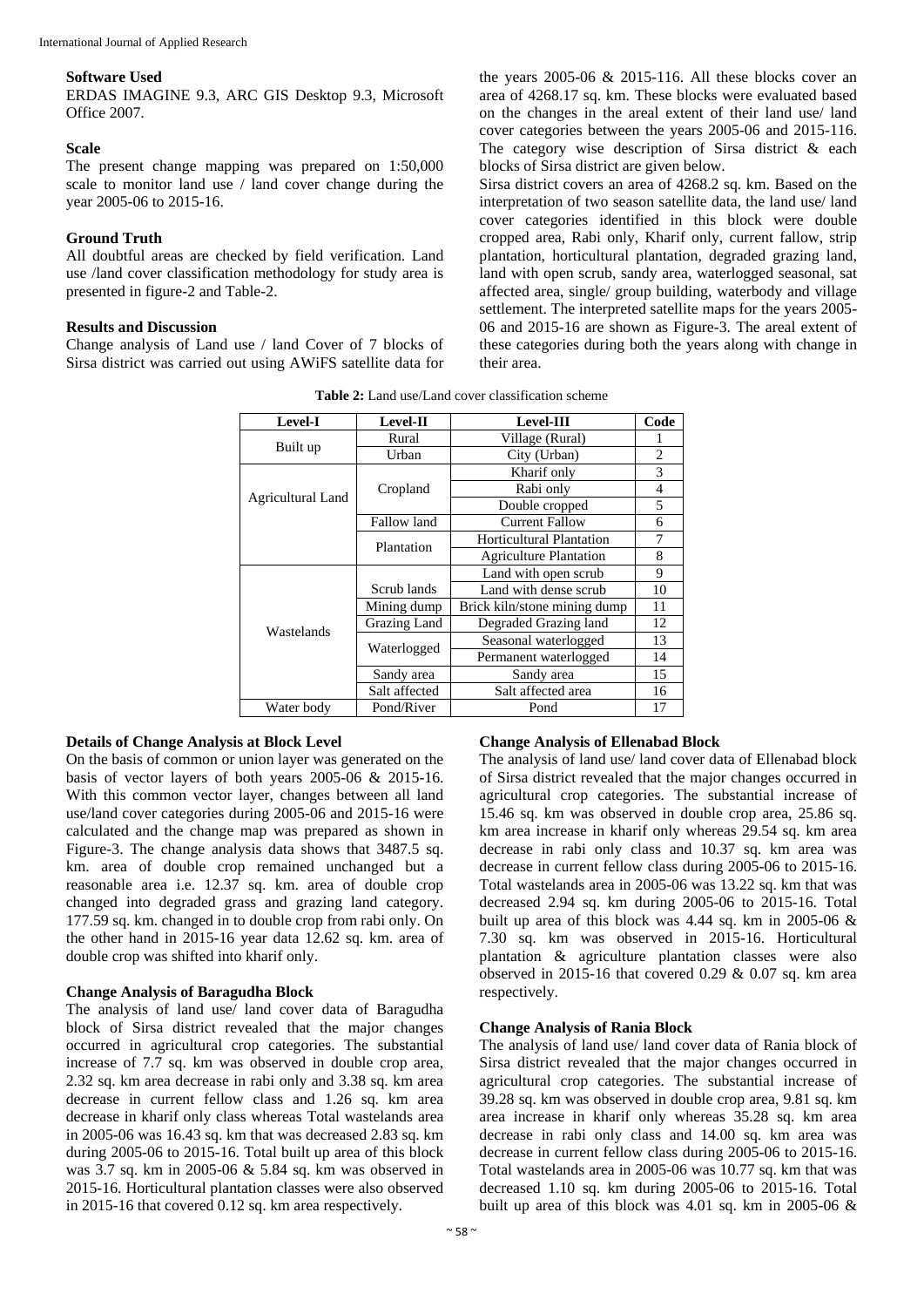6.59 sq. km was observed in 2015-16. Horticultural plantation class was also observed in 2015-16 that covered

0.60 sq. km area.



**Fig 2:** Methodology Flow Chart

## **Change Analysis of Nathusari Chopta Block**

The analysis of land use/ land cover data of Nathusari Chopta block of Sirsa district revealed that the major changes occurred in agricultural crop categories. The substantial increase of 69.73 sq. km was observed in double crop area, 67.02 sq. km area increase in kharif only whereas 78.97 sq. km area decrease in rabi only class and 56.23 sq. km area was decrease in current fellow class during 2005-06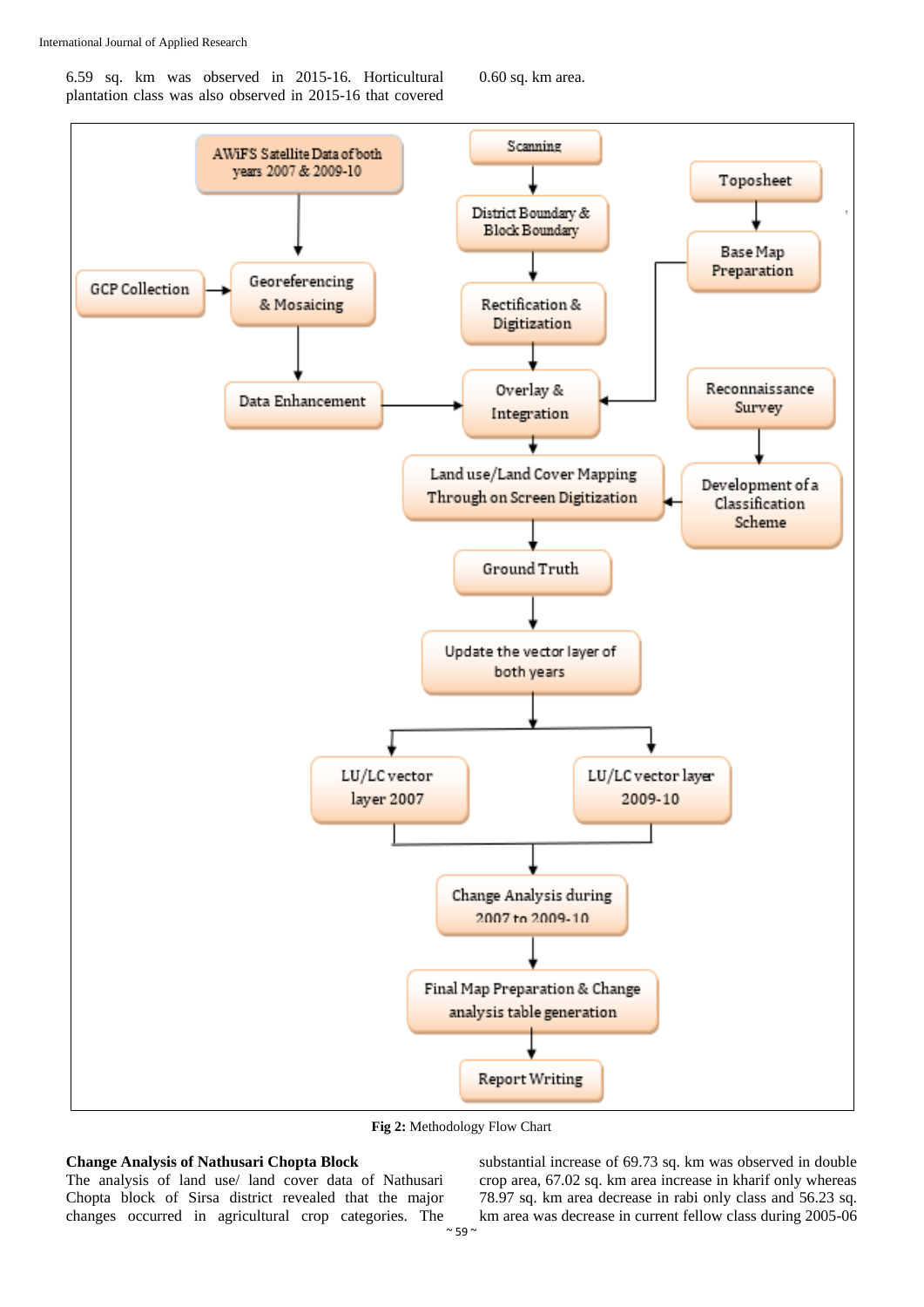to 2015-16. Total wastelands area in 2005-06 was 23.53 sq. km that was decreased 1.58 sq. km during 2005-06 to 2015- 16. Total built up area of this block was 7.63 sq. km in 2005-06 & 8.49 sq. km was observed in 2015-16. Horticultural plantation & agriculture plantation classes were also observed in 2015-16 that covered 0.07 & 0.06 sq. km area respectively.

## **Change Analysis of Odhan Block**

The analysis of land use/ land cover data of Odhan block of Sirsa district revealed that the major changes occurred in agricultural crop categories. The substantial increase of 15.88 sq. km was observed in double crop area, 1.15 sq. km area increase in kharif only whereas 23 sq. km area decrease in rabi only class and 5.22 sq. km area was increase in current fellow class during 2005-06 to 2015-16. Total wastelands area in 2005-06 was 12.56 sq. km that was decreased 0.71 sq. km during 2005-06 to 2015-16. Total built up area of this block was 6.18 sq. km in 2005-06 & 7.73 sq. km was observed in 2015-16. Horticultural plantation & agriculture plantation classes were also observed in 2015-16 that covered 0.02 & 1.17 sq. km area respectively.

## **Change Analysis of Sirsa Block**

The analysis of land use/ land cover data of Sirsa block of Sirsa district revealed that the major changes occurred in agricultural crop categories. The substantial increase of 12.53 sq. km was observed in double crop area, 4.55 sq. km area increase in kharif only whereas 19.10 sq. km area decrease in rabi only class and 6.33 sq. km area was decrease in current fellow class during 2005-06 to 2015-16. Total wastelands area in 2005-06 was 11.52 sq. km that was

decreased 0.81 sq. km during 2005-06 to 2015-16. Total built up area of this block was 23.23 sq. km in 2005-06 & 33.62 sq. km was observed in 2015-16. Horticultural plantation class was also observed in 2015-16 that covered 0.13 sq. km area.

#### **Change Analysis of Dabawali Block**

The analysis of land use/ land cover data of Dabawali block of Sirsa district revealed that the major changes occurred in agricultural crop categories. The substantial increase of 28.42 sq. km was observed in double crop area, 24.53 sq. km area increase in kharif only whereas 41.5 sq. km area decrease in rabi only class and 13.4 sq. km area was decrease in current fellow class during 2005-06 to 2015-16. Total wastelands area in 2005-06 was 18.86 sq. km that was decreased 0.19 sq. km during 2005-06 to 2015-16. Total built up area of this block was 9.69 sq. km in 2005-06 & 12.45 sq. km was observed in 2015-16. Horticultural plantation & agriculture plantation classes were also observed in 2015-16 that covered 0.86 & 1.11 sq. km area respectively.

## **Conclusions**

The present study was conducted to evaluate change analysis of all blocks of Sirsa district by using IRS P6, AWiFS satellite data of both rabi and kharif seasons for the years 2005-06 & 2015-16. Sirsa district cover an area of 4268.20 sq. km. The change analysis is based on the changes observed in land use/ land cover in Sirsa district between 2005-06 and 2015-16. After going through the final land use/land cover data of both years. Sirsa district covers an area of 4268.20 sq. km area.



 $~\sim$  60  $~\sim$ **Fig 3**